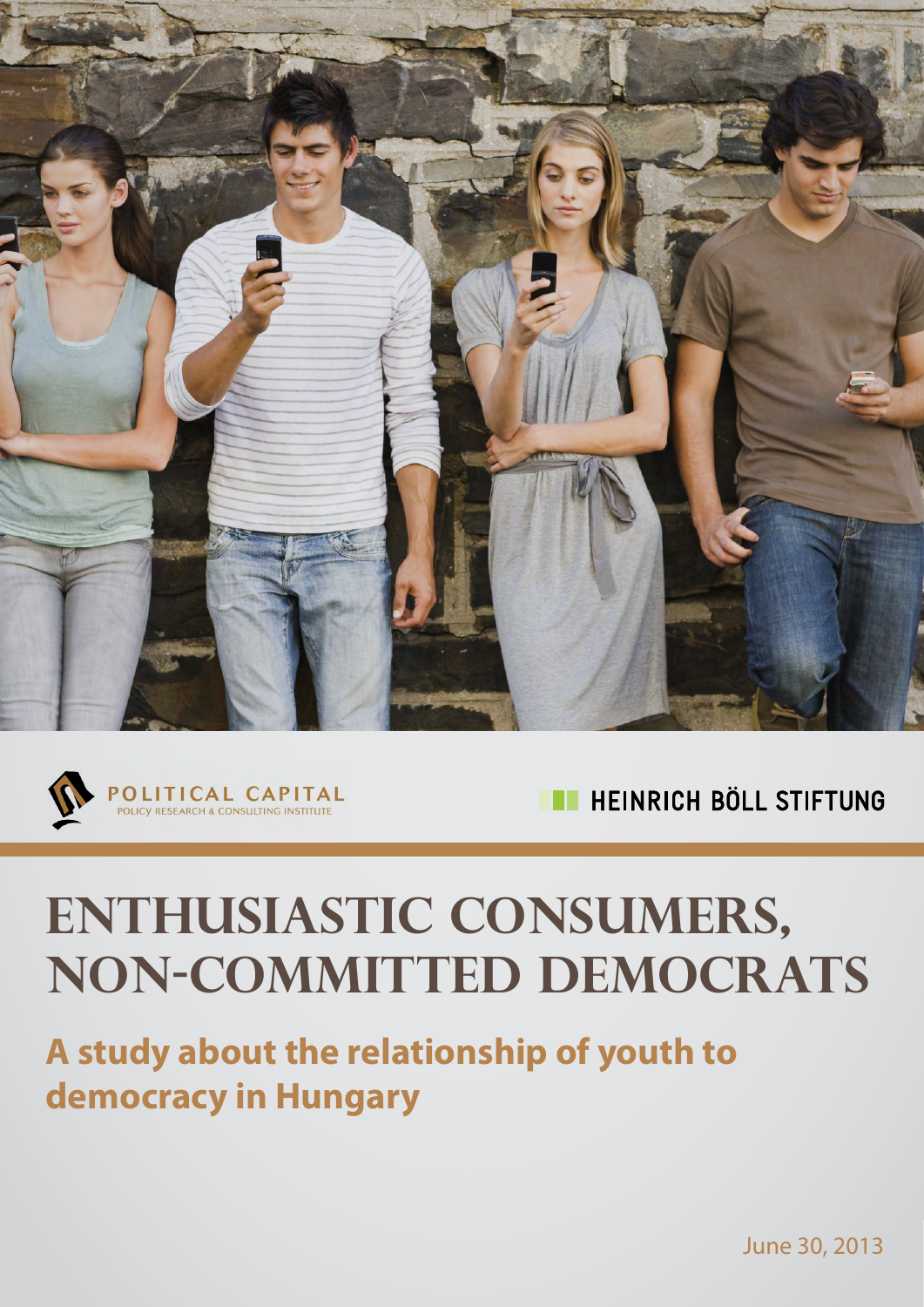This project was supported by the Heinrich Böll Foundation.



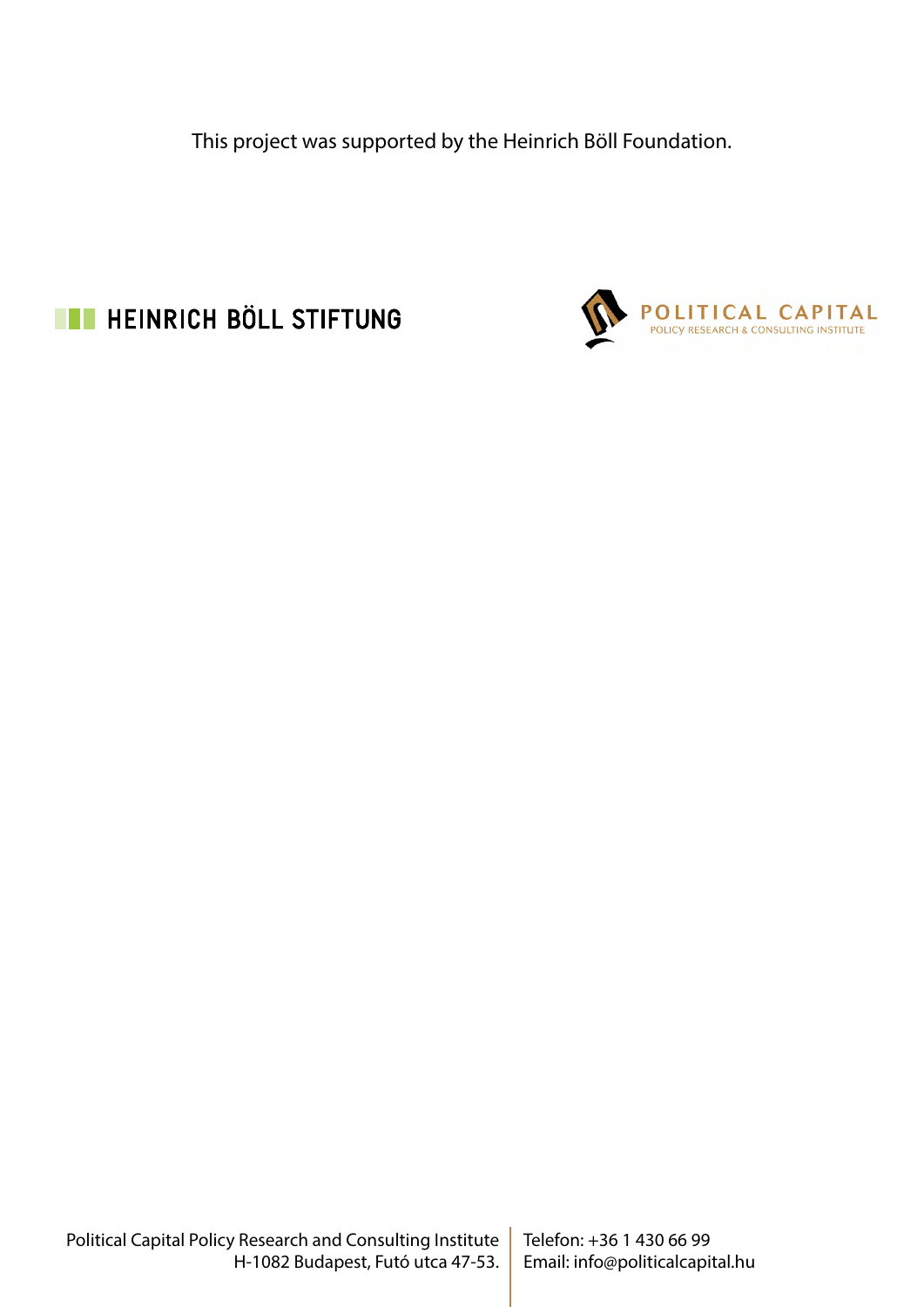**The aim of our study was to get a better grasp of young Hungarians' relationship to 'democracy' as a system of rule, their commitment to what are generally considered 'democratic values', and to uncover the reasons behind the low levels of political activity among young people in Hungary (defined as people between 16 and 35 years of age). In this summary we present the key findings of the Hungarian study.**

**Our study was based on secondary analysis of existing research and databases. We used the results of relevant analyses and academic literature on this issue in Hungary, complementing these with data gleaned from Hungarian and international polls.**

**One of our key aims was to provide proposals and recommendations for political actors and civil society groups aiming to strengthen young people's eagerness to participate in the political process, their commitment to democratic values, and their commitment to democracy as a system of rule. This summary ends with the full translation of the recommendations formulated by our experts.**

# **Key Findings**

The majority of Hungarian youth can be characterized as good consumers, but non-committed democrats. Since the transition, the free market democratic system has produced a strong economic socialization effect on the young, educating them to become relatively "good consumers". Political socialization, however, has proved to be an absolute failure: Youth have not been educated to become "good democrats". One reason for this could be that with respect to generational political differences, there is not much difference between the young and the elderly, although the former definitely possess a more developed consumer mentality than does the older generation.

- Since the transition, neither the family nor the schools have been able to fulfil the task of political socialization in Hungary. In the family, a great majority of children tend to learn to distance themselves from politics. In the school, the topic of the society and politics is hardly mentioned.
- Because of this, Hungarian youths are barely interested in politics. They are partly indifferent, and in part consciously distance themselves. They barely trust any political institutions.
- In international comparisons, the proportion of politically indifferent young people is the lowest in the northern European and some western European countries. Lagging behind these countries, of the "Visegrád Four", Czech youth are the least politically interested, while Hungary is in the middle, just ahead of "moderate" Slovakia and Poland.
- Hungarian youth make a sharp distinction between politics and public life. While they associate the politics with parties and power struggles, they regard public life as dealing mainly with the problems of society and common issues.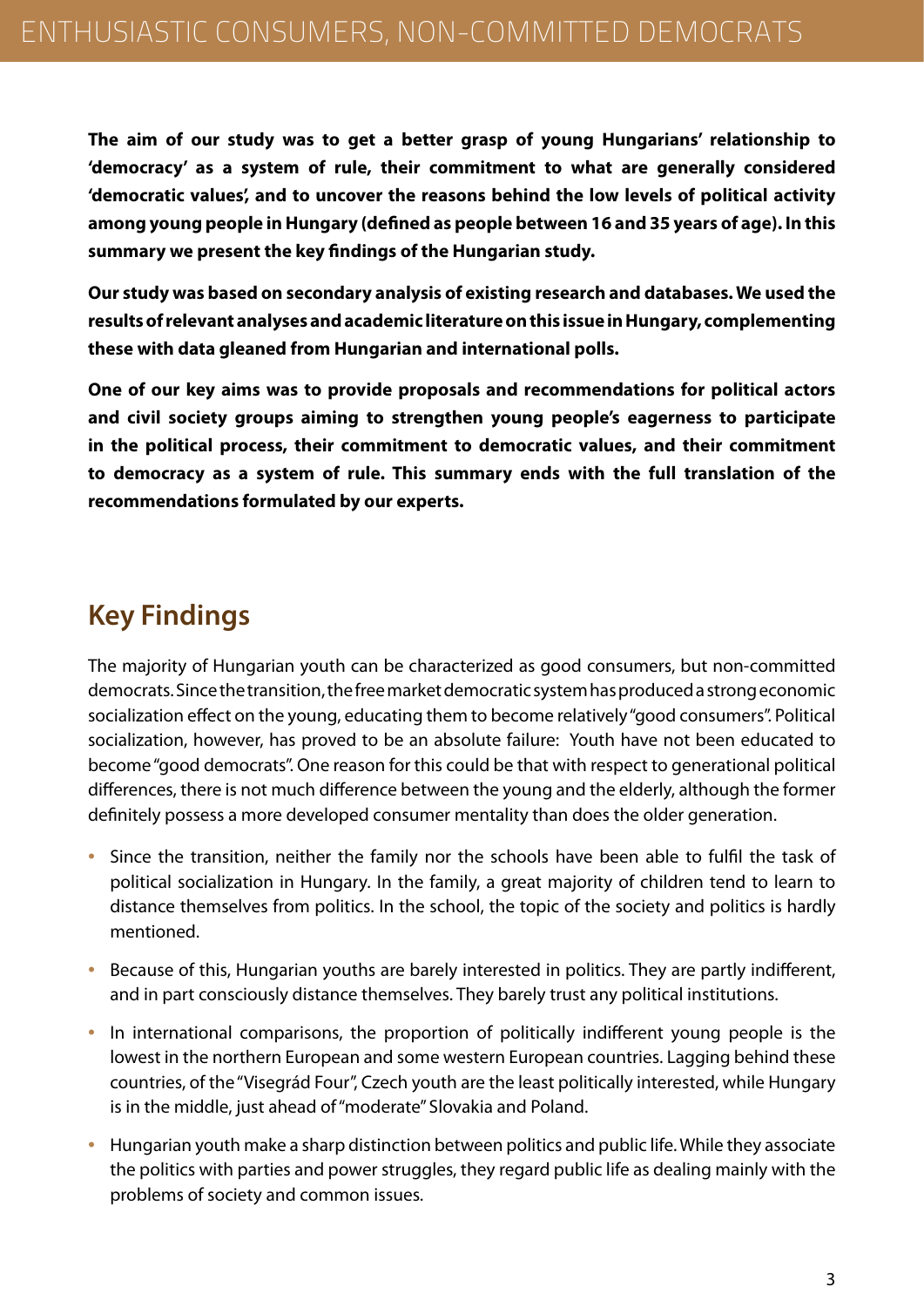- The young tend to reject politics more than the elderly. They are less interested in it and they also understand it less.
- Youth knowledge about politics is poor. Although their lexical knowledge is above the international average, they perform badly when using this knowledge in practice or demonstrating understanding of information. According to international comparisons, the level of political knowledge does not depend on the democratic past and traditions of a certain country, but on the students' reading comprehension skills.
- Based on available research, it is difficult to establish differences in political attitudes between men and women. Although certain studies revealed that men tend to demonstrate greater political interest in and knowledge of political issues than women, this did not bear an influence on democratic commitment or attitudes in these datasets. The most that can be said at this point is that data gender aspects should be examined in the framework of a separate research dedicated to these questions.
- Hungarian youths have a statist-individualistic perception of the state: Democracy is considered a "protective shield" against the influence of the state, not as an opportunity to participate and give one's opinion. It is more important for them to have personal and financial security than to pursue political and social values (e.g., of tolerance and solidarity). This "materialistic" perception makes them different from the youth of the other Visegrád countries.
- As a result, the democratic commitment of the young is rather low-key: About 40% regard democracy as the best political system, while for about one-third it is totally irrelevant what political system they live in. Besides this, they are paternalistic, lack trust, and are opposed to competition; in this respect they are not different from the older generation.
- Competition is considered a kind of coercion. Youth fear it and are frustrated with it, which indicates their lack of self-confidence. They both envy and look down on successful people. This could be linked to their demand for a nanny state, as well as to the fact that they are averse to political competition, which is an indispensable part of democracy.
- Just like society as a whole, Hungarian youth also are prejudiced, but compared to the elderly they are somewhat more open and accepting. They are less authoritarian, less "male-chauvinist" and lean less towards parties of "order".
- Of the Hungarian youth subcultures that are relevant to public life, the most significant is the extreme-right subculture. Besides this, an ideologically mixed, green-left-liberal group also seems to exist which has several elements of a subculture but lacks a strong, identity-forming community force similar to that of nationalism in the right-wing radical camp.
- In many cases, what lies behind youth belonging to an extreme-right group is not some spectacular attraction to nationalist ideology, but individual psychological factors (e.g., feelings of rebellion, anger, and the need for protection). The main attractive force of the extreme right is that it offers the opportunity to rebel against the canon of "tolerance" and "being politically correct" through strong, functional communities in the name of tradition.
- In building the extreme-right youth movement and creating an attractive image, fashion plays a significant role, as does a successful "civic" self-definition through which the movement separates itself from the "detested" political sphere.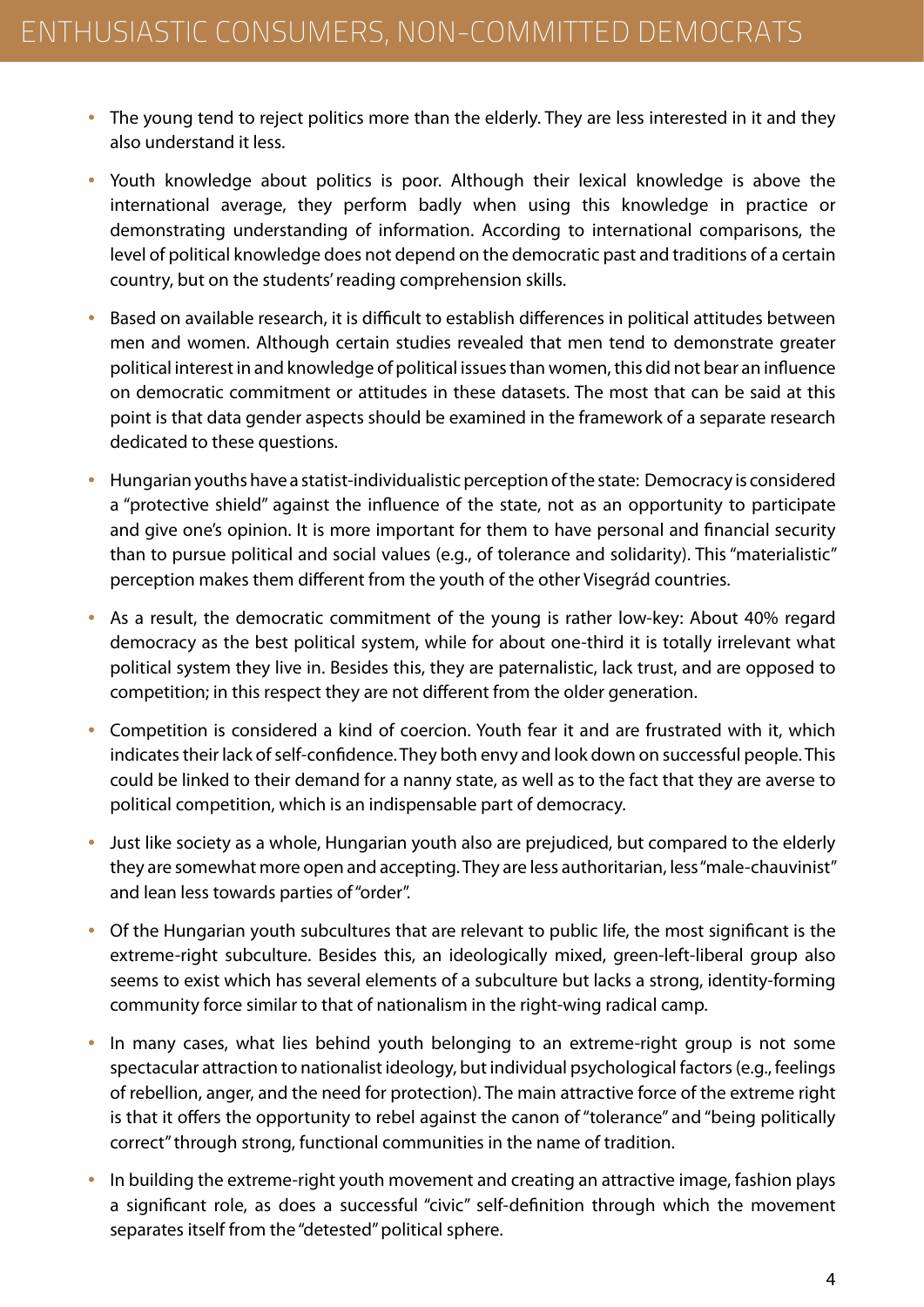# **Summary**

# **1. Actors of socialization**

Here we examine the factors that shape youth democratic commitment in Hungary.

# *1.1. Socialization within the family*

It is the family that plays the most important role in shaping the social personality of children. The patterns youth see in the family and the values acquired there become deeply entrenched in their personalities. In the family environment they take on several competencies that are important as far as civic consciousness and an active role in public life are concerned ( e.g., being conscious of the media, committed to democratic values, to co-operation, to representation of one's interests, debating culture, conflict resolution, etc.) A number of pieces of research prove that family background has an enormous influence on youth opinions of politics (e.g., the more present politics are in the life of the family, the greater the chance that a child will turn to politically-related phenomena earlier and with greater interest). **Since the transition, however, families have been unable to fulfil their roles concerning socialization for political participation in Hungary. In the family, the majority of Hungarian children learn to keep a distance from political life, and they are socialized to be politically passive.** This is mainly because the family prepares the young first to develop a relationship with politics that avoids conflict. As a result, the conveying of potentially conflicting political values is put aside and conformity prevails.

# *1.2. School socialization*

The failure of political socialization through the family could be one reason why Hungarian society deems schools more important with respect to politics than the family. The school system in fact plays a more significant role in shaping youth trust towards politics and the development of their political emotions and knowledge. Public education, in theory, can also help to decrease the differences arising from differences in family background. By conveying political knowledge, acquiring political competencies, schools also prepare students to cope at work, in society, and in public life. However, almost all studies of youth reveal that **the Hungarian school system lacks the ability to teach civics and public education is unable to educate the young to be conscious citizens**.

At the time of the transition, the schools aimed to introduce a new system, different from the pre-transition schools, which had been politicized and emphasized the socialist role model. However, there was no consensus in Hungarian society about the new political educational role of schools, the political values to be conveyed, or the set of mutual common core values of parents and schools. **The new system depoliticized these institutions; however, by excluding party politics, politics in general was removed from the schools**. Every kind of knowledge or thinking connected to politics was declared suspicious. In addition to excluding political (or public affairs) topics, **there are several structural items in the school system that are counterproductive as far as democratic commitment is concerned** (e.g., Hungarian education is centred around teaching about the past, around frontal teaching, and on exclusively theoretical knowledge; children are not taught how to represent their own interests, the inner structure of the schools is hierarchical, and students are not involved in school management).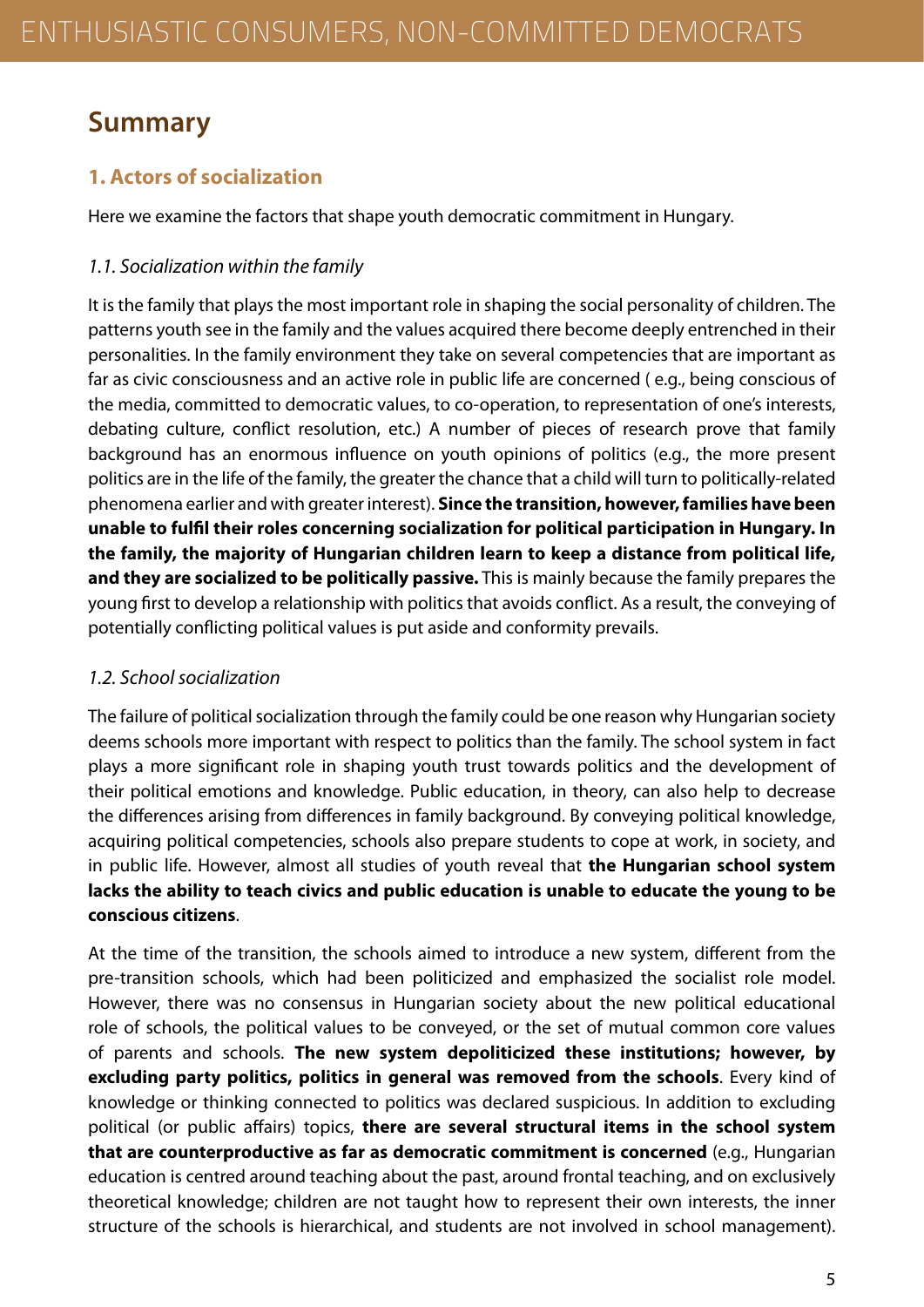All of these factors tend to reproduce the differences children bring from home when it comes to learning about political culture instead of decreasing them. It is interesting to see that neither parents nor teachers think civic education should be an important role of schools. This data reveals that **a precondition for efficient civic education would be the adequate training of teachers** at the level of knowledge, methodology, and motivation.

# *1.3. The influence of the political environment*

Although democratic structures have been born in Hungary, the parties that appeared at the time of the transition did not prove successful in the political socialization of the young. They were not able to communicate with them or make the majority of youth politically active. Even in the case of the first Orbán administration, which was supposed to be closer to the young, we cannot say that youth interests prevailed or that there were any messages or actions aiming at involving young people in politics. Hungarian governments and political role-players have traditionally targeted the older generations. This contributes to the fact that the majority of youth hold repugnant feelings towards politics, have no trust in it, and feel indifferent to it. In the long run, there is a danger that as this generation grows up, its disappointment with economic and political situations and actors could spread to the political system as a whole. It can be clearly seen now that, contrary to the new Constitution movement initiated by Fidesz-KDNP, the young have not become involved in creating a well-founded democratic order.

#### **1.3.1. The radicalization of the young**

Since 2006 there have been a lot of changes in Hungarian political life that have contributed to the rise of the extreme right. The economic crisis has also strengthened the latitude of the extreme right, as continuous existential fear and *de facto* impoverishment made disappointment with the system stronger. There are three factors to the politics of Jobbik that have made it possible for the party to address those disillusioned with or rejecting parliamentary parties (including the young): (1) the symbolic force of the party's ideas and rhetoric, (2) the use of a volunteer "civic" force as opposed to party politics, (3) the party's monopoly on the issue of Roma. The subculture of the extreme right also plays a major role in addressing the young. The popularity of Jobbik can also be attributed to the failure on the part of other parties with respect to their youth policies, as well as the lack of political socialization in Hungarian society.

# **2. Values and democratic attitudes**

In this section we examine the factors that express the relationship of the young to democracy and related topics such as democratic systems, the free market, nationalism, and the youth attitude towards minorities.

## *2.1. Attitudes towards democratic systems*

## **2.1.1. Political interest**

Young people in Hungary are generally indifferent towards politics. In part, they reject it consciously or keep their distance from it. This phenomenon is not a product of the transition, as political passivity was a recognized pattern during the Kádár era. After a rise in youth political interest at the time of the transition, such interest hadsignificantly declined by the mid 1990s (even compared to the Kádár era).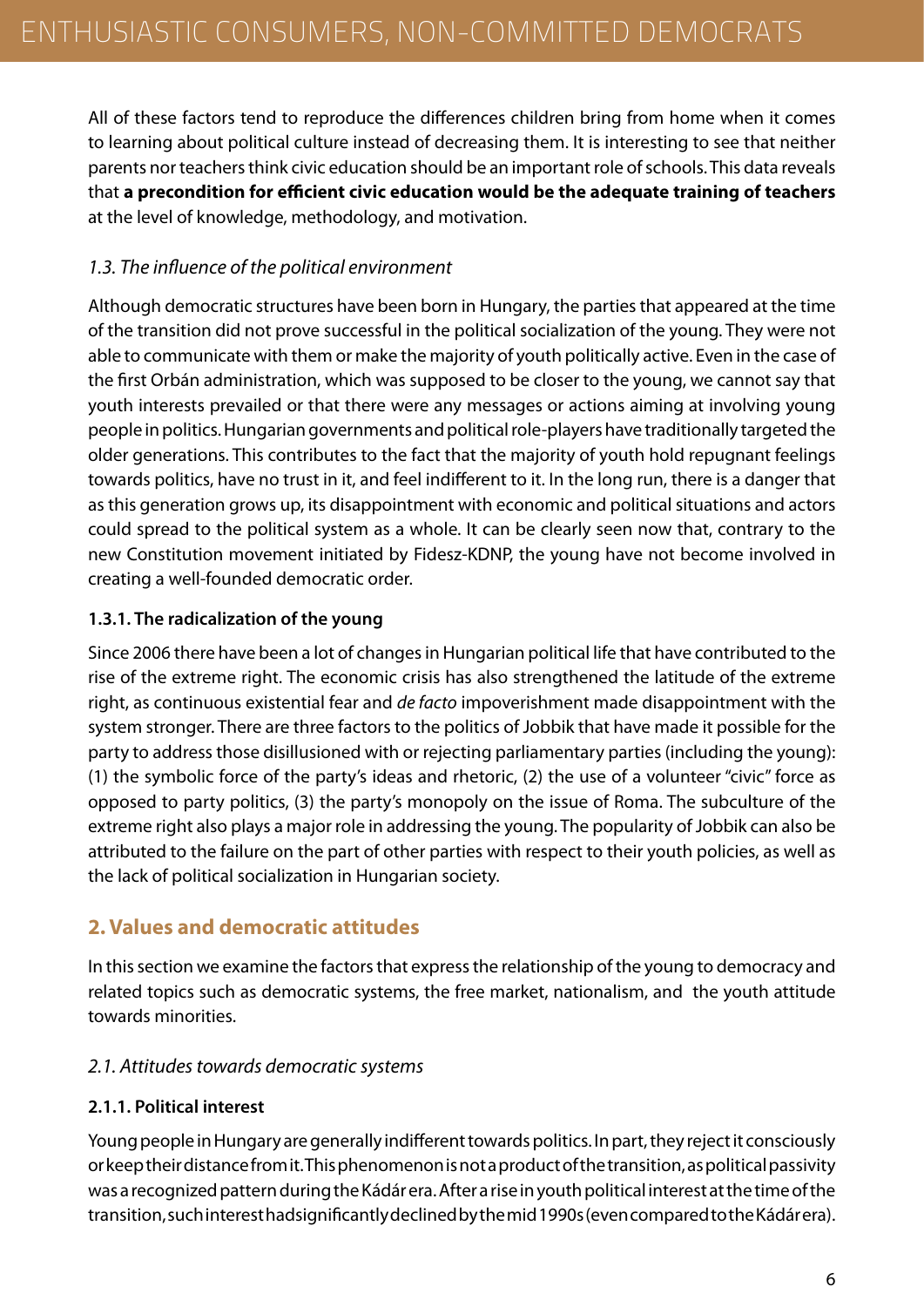After 1989-90, the majority of the young almost immediately turned away from politics and looked at what was happening with indifference and alienation. They looked at public life as an undesirable territory that was hard to judge, and they formed a very condemnatory, negative opinion about the operation of political parties. The reason for this very negative image of politics among Hungarian youth is that they identify the term with party politics and power struggles, distinguishing it from the term "public life", which they associate with addressing social problems and public affairs. Their indifference to politics, although it is not a unique phenomenon, is comparatively extreme in the international context.

## **2.1.2. Knowledge about politics**

Youth knowledge about politics is shallow and in many cases distorted. Although youth lexical knowledge of politics is above the international average, their application of this knowledge in practice, their understanding of political information, and their ability to think independently are not their strong suit, and they perform badly on international tests of those skills. It is not surprising, therefore, that the data show many youth have problems understanding politics.

# **2.1.3. Trust in politics**

At the European level, Hungarian young people's lack of trust in politics is extraordinarily high. They place the least trust in those institutions that are considered a means of party and power politics (the parties and Parliament) and they place the most trust in institutions that are independent but still form a part of political life (the Constitutional Court and other courts). Youth do not think highly of politicians' attentions in their direction, of their own political weight, or of their chances for participating in political debate either. Many feel politicians do not care about the opinions of the young and that they can have no say in public affairs.

## **2.1.4. Image of democracy**

When analyzing the youth interpretation of democracy in Hungary, we see the same kind of passive, statist-individualist attitude that was characteristic of the Kádár era. They regard democracy as a personal "protective shield" against the influence of the state, not as an opportunity to speak up and participate. In their image of democracy, the most important issues are personal and financial security, and little is mentioned about political and social values. There is very little emphasis on solidarity or tolerance for minorities and the disadvantaged, and youth do not find minority rights to be important. However, this is no different from international trends.

## **2.1.5. Authoritative instincts**

The democratic commitment of Hungarian youth: About 40 % of them believe democracy to be the best political system, while one-third are indifferent towards what kind of system they live in. It is surprising to see that while those who think highly of democracy have proportionally high academic achievements, college graduates and currently enrolled college students whose parents also have a higher education have the most extreme attitudes *against* democracy. Those who accept the use of violence and the "leader principle" can not only be characterized as having more political knowledge than those who reject such anti-democratic views. They also often graduate from the more prestigious high schools. These results show that better school qualifications and a greater degree of political knowledge do *not* guarantee a commitment to democracy.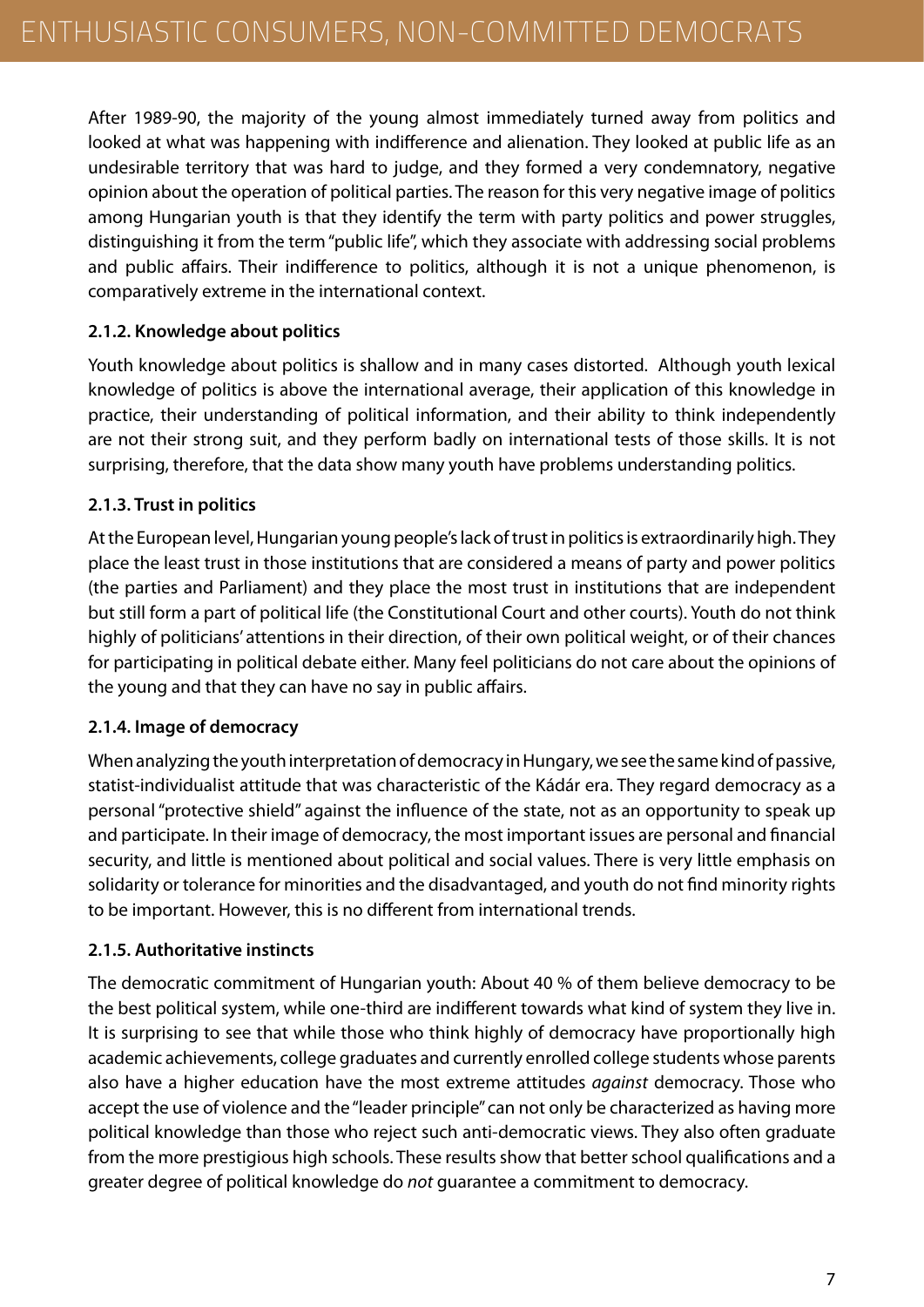# *2.2. Free market attitudes*

Hungarian youth are strongly paternalistic, lack trust in politics, and are anti-competition, but in this they do not differ from older generations. At the same time they have a very developed consumer mentality, and in this respect they show a significant difference from the attitude of older generations. The biggest difference is not that Hungarian voters, including the young, expect the state to provide for their welfare, but that they are not aware of the implications of this expectation, namely, that a more active role for the state means higher taxes and more sacrifices from the citizenry.

The youth demand for a nanny state might contribute to the high level of distrust that youth report of each other (and supposedly of themselves as well): Since these individuals hold a low opinion of people in general, their self-confidence is weak and they expect the state to improve their life. They find competition to be compulsory, they fear it and are frustrated with it, and they envy and condemn successful people at the same time. The attitude of their general environment toward competition is the same, so there is no chance they will learn from their home or their school about why competition can be good for community. It is therefore not surprising that youngsters do not think highly of political competition either. What is more, because of their prejudice towards politics, their knowledge of and experience with the competitive political system is even worse than their understanding of economic competition.

#### *2.3. Opinions on nationalism*

Since the new nationalism does not fully represent the ideology of extreme-right politicians, the over-representation of youth among their supporters does not suggest that a rigid, ostracizing attitude is characteristic of everyone. Many times surveys of youth have shown there is distrust, incoherence, and disturbed thinking about national identity. This increases the latitude of nationalist political forces, as they can give direction to a rather broad social group as far as national consciousness is concerned, and the young are easily manipulated. In many cases it is not necessarily an attraction to nationalist ideology, but individual psychological factors that make extreme-right groups more attractive to youth, such as feelings of rebellion, anger, the need for defence, the need to belong, or a desire for higher social status.

## *2.4. Prejudice and attitudes toward minorities*

We believe prejudice and attitudes toward minorities do not derive primarily from socio-economic structures, but in many cases are a means of compensating for a lack of national self-esteem which has been destroyed by various political offences and collective frustrations. As most prejudices are inherently symbolic, they are good tools for forming community. Although Hungary, compared to other European countries, is more prejudiced (including its youth), compared to the older generation in Hungary we can see that the young are more open and accepting than the old.

The most widespread prejudice in Hungary is towards the Roma population. Prejudice towards Jewish people is weaker than prejudice against Roma. Although Hungary does not have a significant inflow of immigration, the majority of the population is prejudiced towards immigrants for public security, labour market and cultural reasons. This, too, shows the symbolic nature of prejudice. The prejudice of Hungarian society, including the young, provides broad latitude for political movements that are dangerous for democracy, movements that are trying to articulate, create room for and intensify people's hard feelings towards minorities.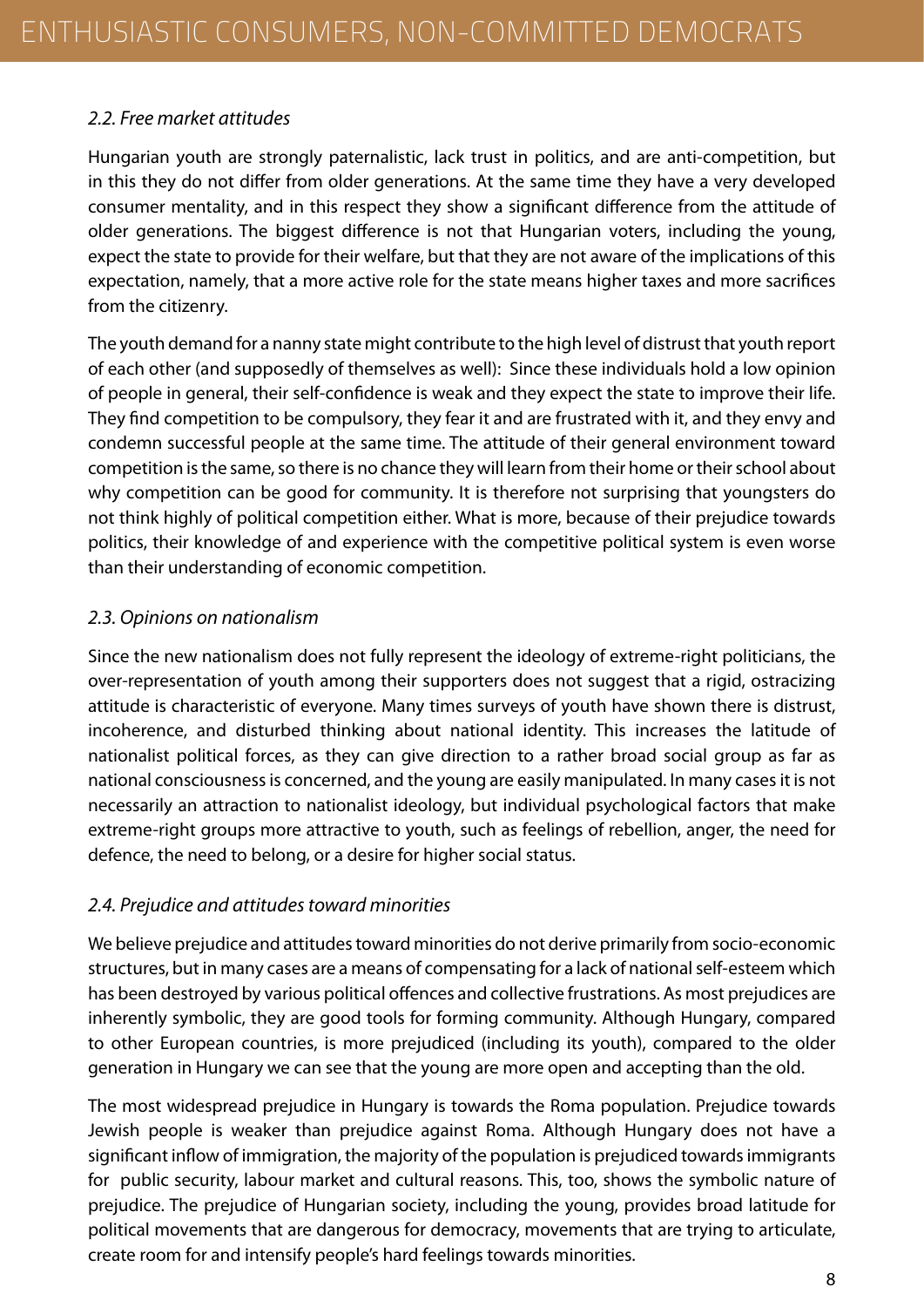# **3. Subculture identities**

Here we introduce cultural factors that influence the political opinion and democratic attitudes of the youth (rebellion, fashion, community-forming power and subcultures).

# *3.1. The role of rebellion and fashion*

Since the active part of the younger generation looks to politics for the opportunity to rebel, it is often easier for radicals to address them. All across Europe, movements that defy the 1968 ideology of acceptance and equality are getting stronger. In several countries, the extremes are the only political space to give youth the opportunity to rebel in the name of tradition against the canon of "tolerance" and "political correctness". These movements efficiently combine basic values, based on traditions, with modern means of expression. This can explain why Jobbik is so popular among the young, although among the youngest those attractive values are not the same as those featured in the mainstream communication of the party (e.g., prejudice, a right-wing value orientation related to authoritarianism, and fear). In recent times, radical right-wing ideology has been recreated as a new youth culture with its own music bands, brands, festivals, intellectual circles, and alternative publicity. This ideology helps make the extreme right fashionable, together with the supposed (or real) opposition to it from the rest of society, which ostensibly condemns the followers of radical ideas.

# *3.2. The community-forming power of the extreme right*

Symbolically, the year 2006 in Hungary is as important for the self-consciousness of the extreme right as is the Trianon Treaty of 1920. Their successfully-defined "civic" self-image has played an important role in building the extreme-right movement and making it attractive to the younger generation. Paradoxically, even though most extreme-right supporters espouse political goals, they consider themselves to be "civic", not "political".

# *3.3. Youth (public life) subcultures*

Of all the youth subcultures, the most significant and spectacular in Hungary is the right-wing subculture. Nationalist rock music is at its core. For most young people, this music is their first point of contact with nationalist radicalism and opens the door to the "counter-culture". The following factors play an important role in the success of the extreme-right subculture: (1) the crowding of public education and problems with finding jobs, (2) mainstream parties' weakness at attracting and integrating youth, (3) the vacuum on the political left, (4) a strong consumer culture which has created "good consumers", (5) efficient communications and self-organized alternative publicity.

Besides the radical nationalist subculture, there is also a recognizable cultural grouping that has formed around subcultural elements associated with big-city life. While those who are identified as belonging to this group also share cultural preferences, value orientation, and in particular an attraction to certain cultural events (the so-called "Critical Mass" bike rides and the Sziget music festival), they are not as united as their ultranationalist counterparts. The main reason behind this is that this group lacks the strong cultural glue (nationalism) and political party (Jobbik) that unite radical nationalist youth. For this reason while the "Critical Mass" group can be defined as a loose "lifestyle group" constructed around liberal and alternative values, the nationalist subculture can be defined as an "identity group".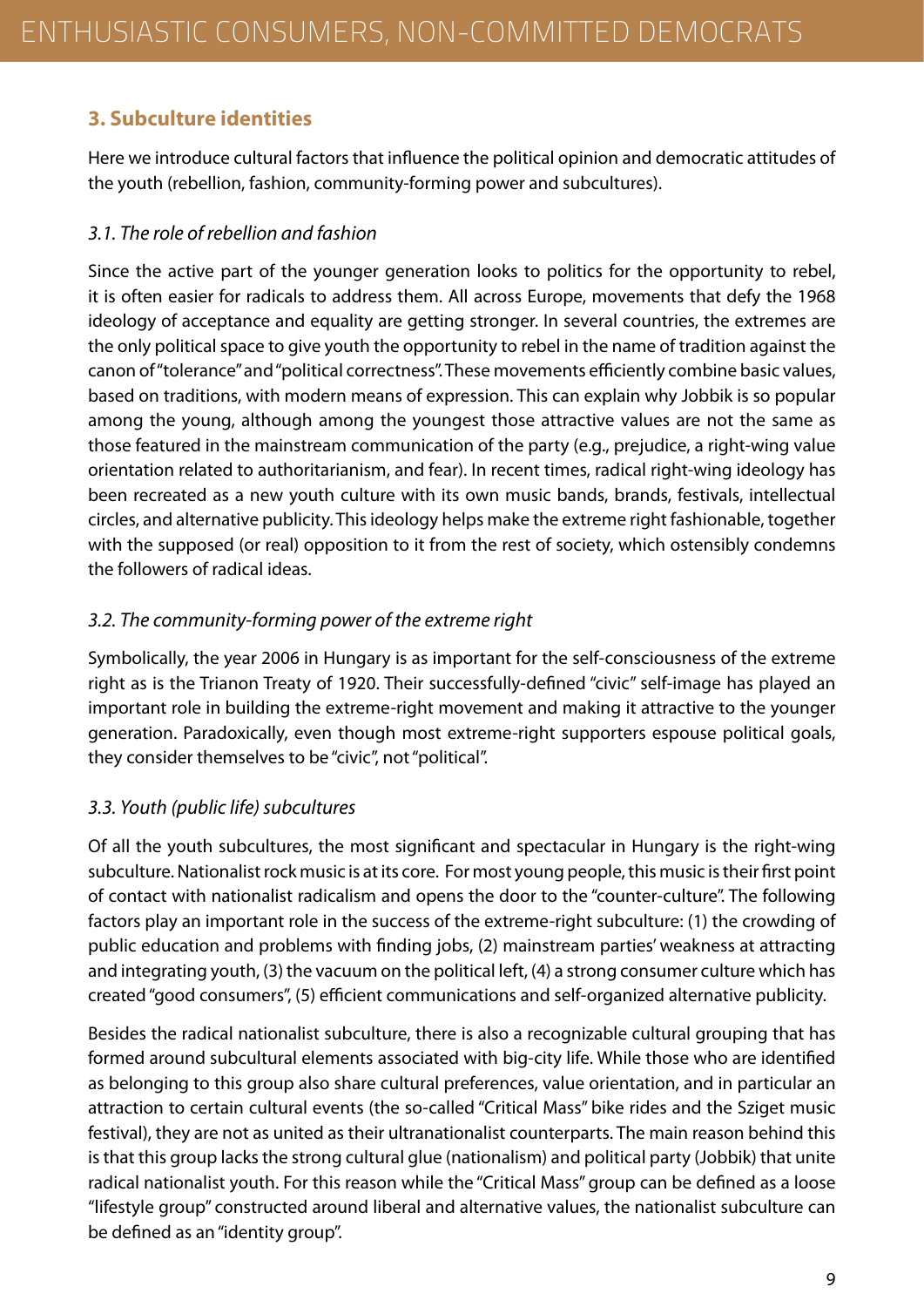# **Recommendations**

# **Further research directions**

Since the transition in Hungary there have been several studies conducted about the young, but there are several questions left to be answered. There needs to be further research on the following topics:

- What are the distinctive features of the young compared to the older generation?
- What are the deeper reasons behind the separation of "public life" from "politics" among the young generation?
- Will judgements about democracy ever become separated from those about politics in general in the mind of the young?
- What is needed for "public life" activism to turn into "political" activism?
- What is needed for the political and/or public life activism seen on the Internet to turn into actual (real-world) activism?
- What do the young think about the major issues focused on by the political parties that concern their generation?
- What is the attitude of Roma youth toward democracy?
- What is the relationship between the image young people have of themselves and how others view them?

# **Recommendations concerning education**

## *The introduction of Civics as a subject in high school education*

Just like in Germany, it would be advisable to introduce this subject in Hungarian high schools (as a supplement to History) in order to indirectly draw students' attention to the advantages of democracy and democratic decision-making procedures using a review of the dominant political ideologies of the 20th century,. The subject would convey some political knowledge so students can comprehend the basic logic of democracy in an understandable way.

## *"Debate is good!" – "Public life at schools and universities!"*

It would be good to start a campaign so that high schools and universities do not reject the organization of public debates on political issues (by introducing debating programs, for example).

## *"Honesty about public life in the school!" - Training for teachers*

It would be good for civic organizations and education experts to train teachers in methodologies and options for education about public life.

## *Ethical code on civics education*

Based on the German Beutelsbach Consensus, it would be good for teachers and parents' organizations to establish the foundations of an ethical code to serve as the basis for civics education.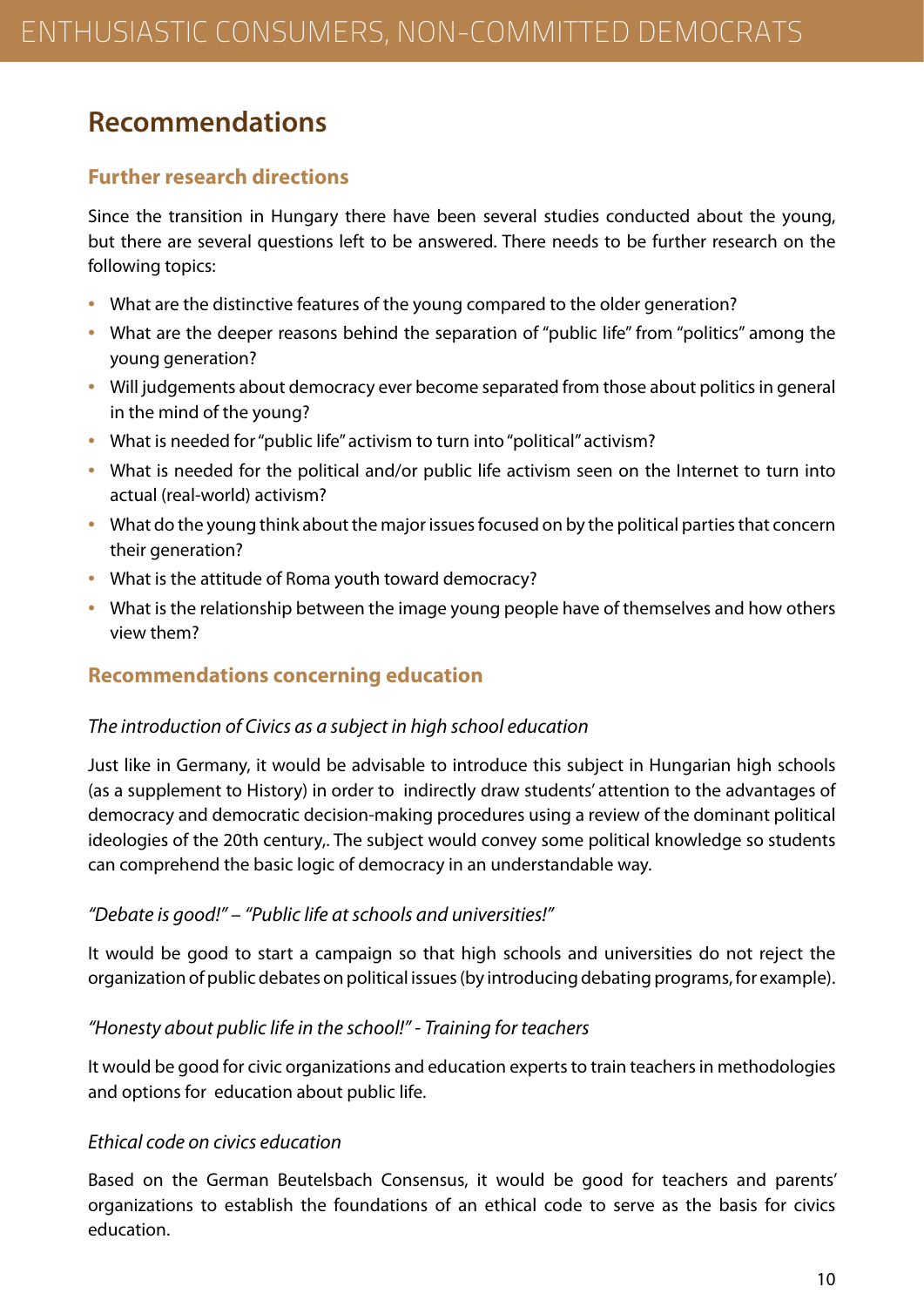# **Recommendations about socialization in the family**

## *Education about public life with the help of a television series*

It would be good to develop a popular TV series where every month a topic or question about the relationship between a parent and a child would come up for one year. Possible topics: The past of one's own family (e.g., what grandparents experienced during World War 2, how the transition has affected the family existentially and psychologically), unemployment, the chances of being able to study at university, elections (not from the aspect of party politics, but from the aspect of exercising one's suffrage), and so on. Besides these topics, it would be important to convey the message that while such topics between parents and children are not necessarily part of the daily routine, the young are also interested in them and may not know when and how to ask about them.

# **Recommendations about politics**

## *"You are needed!"/"We count on you!" – including young people in shaping youth policy*

Local-level politicians should, without any media attention, visit youth organizations and talk to youngsters. The relationships that develop at these meetings could later continue with the help of the Internet.

## *Student asks, politician answers – Live debate*

High-ranking politicians should hold debate forums, especially with students. The moderated debate would take place as follows: The students can ask questions and express their opinions and the participating politician then answers. The event could be broadcast live on TV, radio or the Internet, so anyone could easily join the debate from anywhere.

## *Academic competitions by political foundations*

Foundations linked to political parties should announce competitions on various topics and through various formats (e.g., writing essays, photo contests, team contests) for high school and university students. The topic of the competition would fit the ideological framework of the foundation (e.g., the political role of the community, solidarity, traditions, environmental issues, or the role of competition in politics)

# **Issue-related recommendations (and others)**

## *Shaping the relation to the transition could be done by producing*

- Viral videos about the main events of the transition.
- Short video messages from actors in the transition about what the change meant for them and in which young people today would talk about how they view 1989/90.
- An interactive website about the history of the transition providing an historical summary, a daily chronology of events at that time, a "who's who" section, advanced search functions, documents from the time, and personal accounts.
- Living libraries at youth festivals and mass events: Creating a living library of people who were active during the transition, but who were not well-known and who hold no public office today.